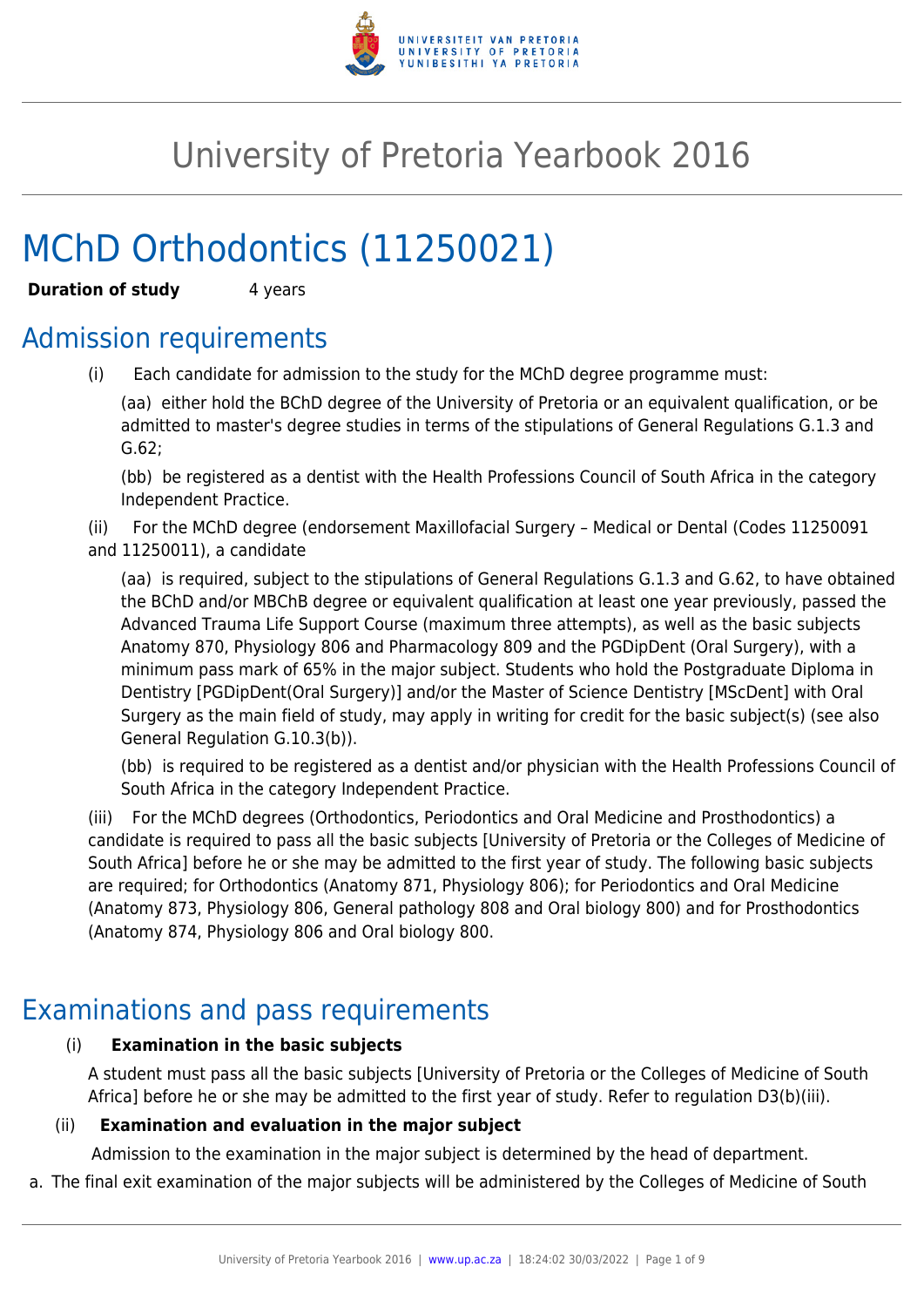

Africa. Only candidates who have met all the requirements for the MChD degree except for the major subject (final examination), i.e. passed all the prerequisite subjects; completed all applicable training as prescribed by the Head of Department concerned; and completed the required research component for the degree, will be allowed to write the College examination (exit examination) after which they will obtain both the College qualification and the MChD as specialist qualifications.

- b. The student must submit and pass a dissertation on an approved topic related to the major subject and submit a manuscript for publication as required.
- c. Costs or fees for any examination(s) and registration at the Colleges of Medicine of South Africa have to be met by the student.

Also consult the General Regulations.

### i. **Examinations in the basic and subsidiary subjects (with the exception of KGM 803)**:

- a. A student must pass these subjects prior to admission to the examination in the major subject. A minimum of at least 50% is required to pass.
- b. Examinations in the basic and subsidiary subjects must be passed before the end of the third year of study, or at a time as determined by the head of department.
- ii. **Examinations in the major subject**: Admission to the examination in the major subject is determined by the head of department.
- iii. If a student fails one or more of the basic subjects, subsidiary subjects or the major subject, the head of department may recommend to the examination moderating meeting, that he or she be admitted to a supplementary examination. A student who has been admitted to a second examination in a basic subject must write the examination during the next examination period. Second examinations in the major subject may only take place after a minimum period of six months has elapsed since the examination in which the student failed.

#### **NB**:

- a. In view of the fact that a postgraduate student may repeat an examination in any subject only once, a student who fails a second examination will have to discontinue the programme. In this event, a student who has been holding a registrarship, will have to vacate the position as soon as possible after one calendar month's notice to the University of Pretoria and/or other recognised training institution, where applicable.
- b. If a student is admitted to a second examination in the major subject, the head of department will determine whether he/she has to vacate the registrarship at the end of the training period, or immediately after the second examination.
- iv. **Subminimum**: In order to pass in the major subject a student must obtain a subminimum of 50% in all the sections of the examination, with a final mark of at least 50%.
- v. The stipulations of the General Regulations are applicable with regard to attendance courses.
- vi. In addition to the stipulations already mentioned, a dissertation on a topic related to the major subject must also be submitted. In order to pass in the final examination, a pass mark must also be obtained for the dissertation.

## Exemption

Exemption may be granted by the Dean, on the recommendation of the Head of Department by virtue of comparable training and/or experience in terms of the requirements of School Regulations, with the proviso that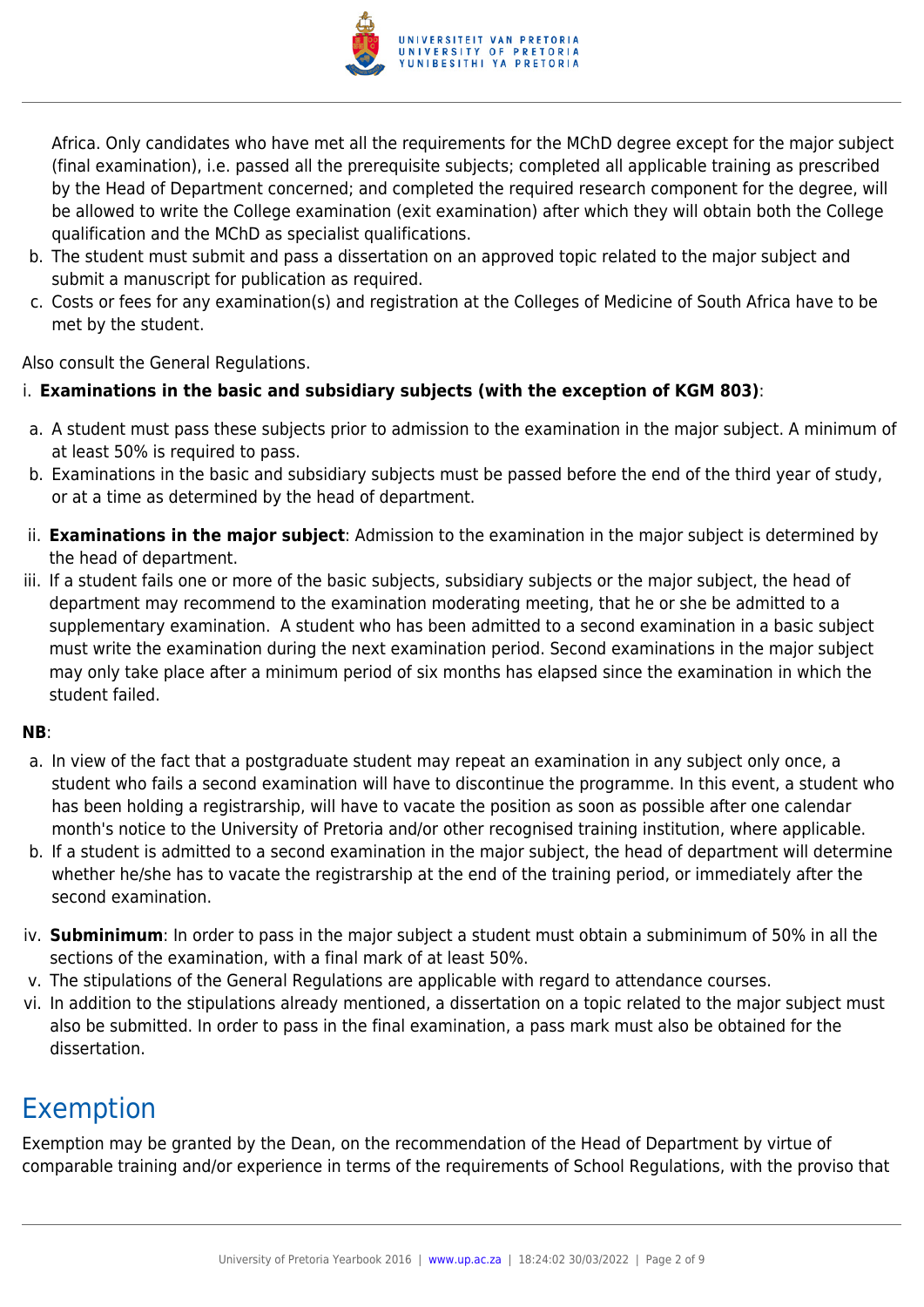

exemption from the examination and evaluation in the major subject may not be granted.

**Please note**: The regulations of the Health Professions Council of South Africa, as published in the Government Gazette No. 4631 of 11 January 1991 – Notice No. R.40 (as amended), will be used as a criterion in determining the period of exemption.

## Pass with distinction

A student who obtains a final mark of at least 75% (with the first attempt) in the major subject qualifies to obtain the degree with distinction.

An MChD student, who has obtained at least 75% with the first attempt in both his major subject and the dissertation, will receive the degree with distinction.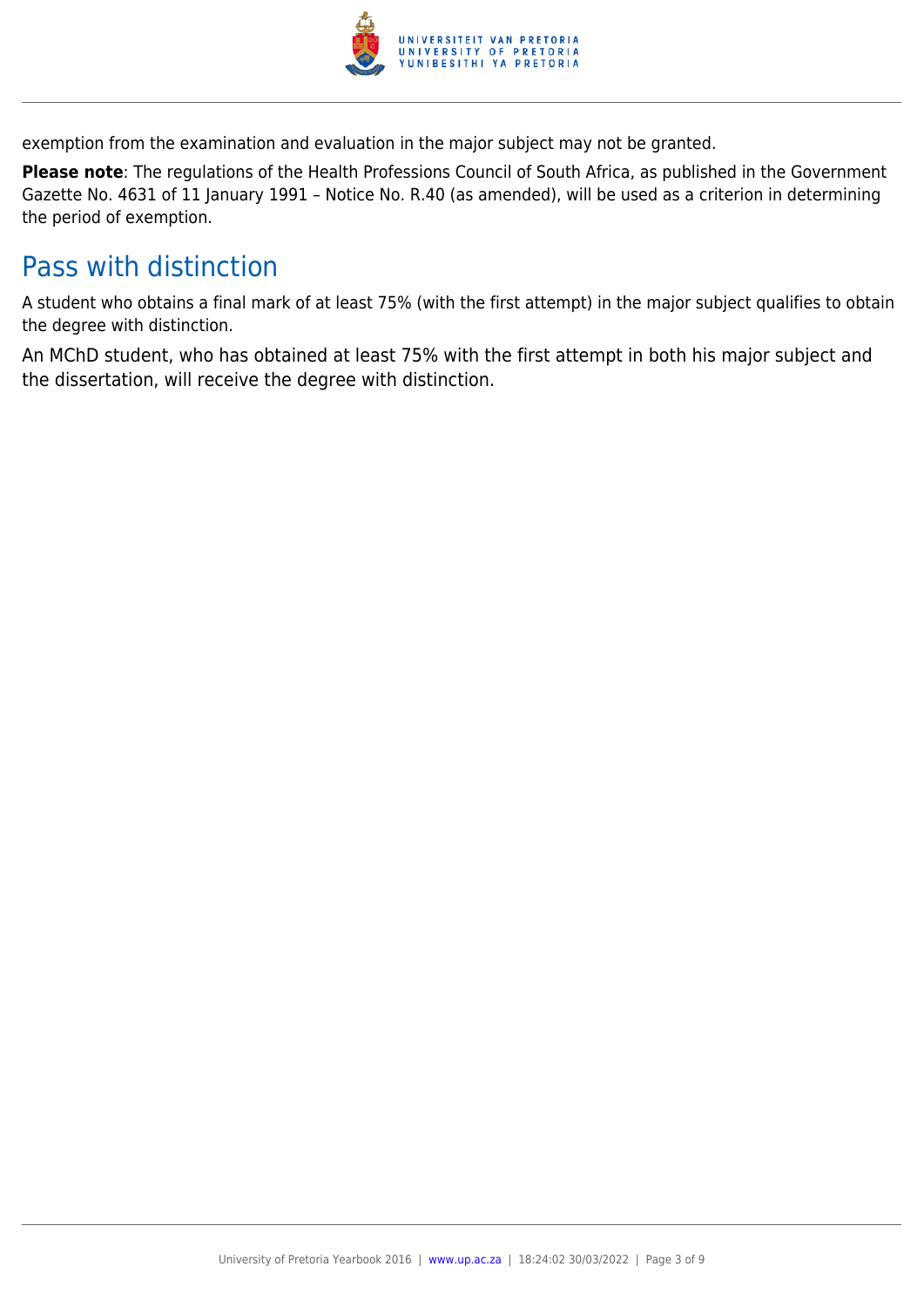

## Curriculum: Year 1

**Minimum credits: 680**

## **Core modules**

## **Anatomy 871 (ANA 871)**

| <b>Module credits</b>         | 36.00                                           |
|-------------------------------|-------------------------------------------------|
| <b>Prerequisites</b>          | No prerequisites.                               |
| <b>Contact time</b>           | 1 lecture per week, 1 discussion class per week |
| <b>Language of tuition</b>    | Double Medium                                   |
| <b>Academic organisation</b>  | Anatomy                                         |
| <b>Period of presentation</b> | Year                                            |
|                               |                                                 |

### **Physiology 806 (FSG 806)**

| <b>Module credits</b>         | 36.00             |
|-------------------------------|-------------------|
| <b>Prerequisites</b>          | No prerequisites. |
| Language of tuition           | Both Afr and Eng  |
| <b>Academic organisation</b>  | Physiology        |
| <b>Period of presentation</b> | Year              |

### **Maxillo-facial and oral surgery 800 (KGM 800)**

| <b>Module credits</b>         | 24.00                                             |
|-------------------------------|---------------------------------------------------|
| <b>Prerequisites</b>          | No prerequisites.                                 |
| <b>Contact time</b>           | 1 practical per week, 1 discussion class per week |
| Language of tuition           | Both Afr and Eng                                  |
| <b>Academic organisation</b>  | Maxillo-Facial + Oral Surgery                     |
| <b>Period of presentation</b> | Year                                              |

### **Human genetics 802 (MGN 802)**

| <b>Module credits</b>         | 24.00                          |
|-------------------------------|--------------------------------|
| <b>Prerequisites</b>          | No prerequisites.              |
| <b>Contact time</b>           | 14 lectures per week           |
| <b>Language of tuition</b>    | Both Afr and Eng               |
| <b>Academic organisation</b>  | Human Genetics and Dev Biology |
| <b>Period of presentation</b> | Semester 1                     |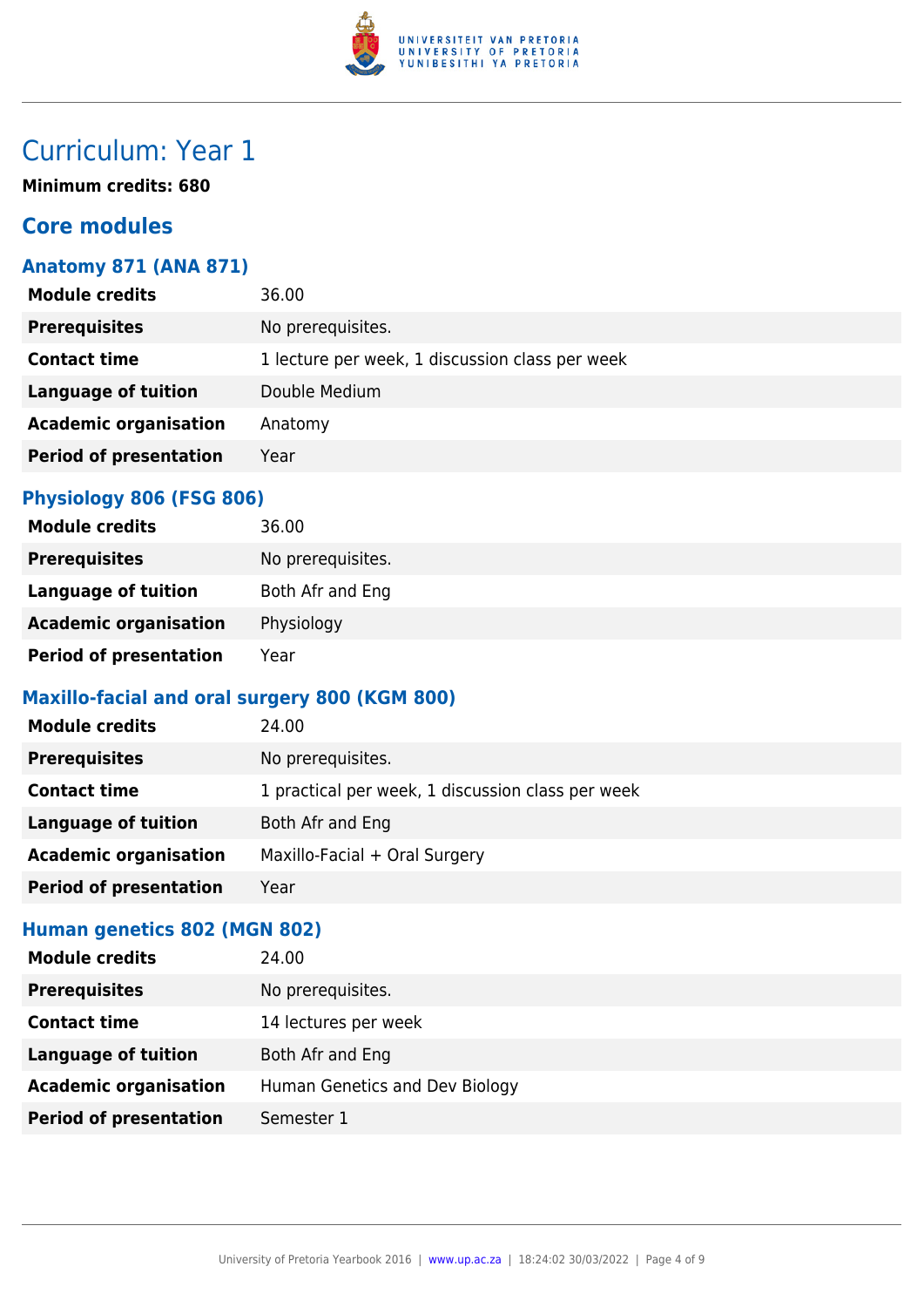

## **Oral pathology 801 (MPG 801)**

| <b>Module credits</b>         | 24.00                          |
|-------------------------------|--------------------------------|
| <b>Prerequisites</b>          | No prerequisites.              |
| <b>Contact time</b>           | 1 discussion class per week    |
| Language of tuition           | Both Afr and Eng               |
| <b>Academic organisation</b>  | Oral Pathology and Oral Biolog |
| <b>Period of presentation</b> | Year                           |

### **Orthodontics 803 (ORD 803)**

| <b>Module credits</b>         | 464.00                         |
|-------------------------------|--------------------------------|
| <b>Prerequisites</b>          | No prerequisites.              |
| <b>Contact time</b>           | 20 discussion classes per week |
| <b>Language of tuition</b>    | Both Afr and Eng               |
| <b>Academic organisation</b>  | <b>Orthodontics</b>            |
| <b>Period of presentation</b> | Year                           |

## **Periodontics and oral medicine 801 (PMG 801)**

| <b>Module credits</b>         | 24.00                          |
|-------------------------------|--------------------------------|
| <b>Prerequisites</b>          | No prerequisites.              |
| Language of tuition           | Both Afr and Eng               |
| <b>Academic organisation</b>  | Periodontics and Oral Medicine |
| <b>Period of presentation</b> | Year                           |

### **Prosthodontics 801 (PRD 801)**

| 24.00                       |
|-----------------------------|
| No prerequisites.           |
| 1 discussion class per week |
| Both Afr and Eng            |
| Prosthodontics              |
| Year                        |
|                             |

## **Radiography 800 (RAD 800)**

| <b>Module credits</b>        | 24.00                          |
|------------------------------|--------------------------------|
| <b>Prerequisites</b>         | No prerequisites.              |
| Language of tuition          | Both Afr and Eng               |
| <b>Academic organisation</b> | Oral Pathology and Oral Biolog |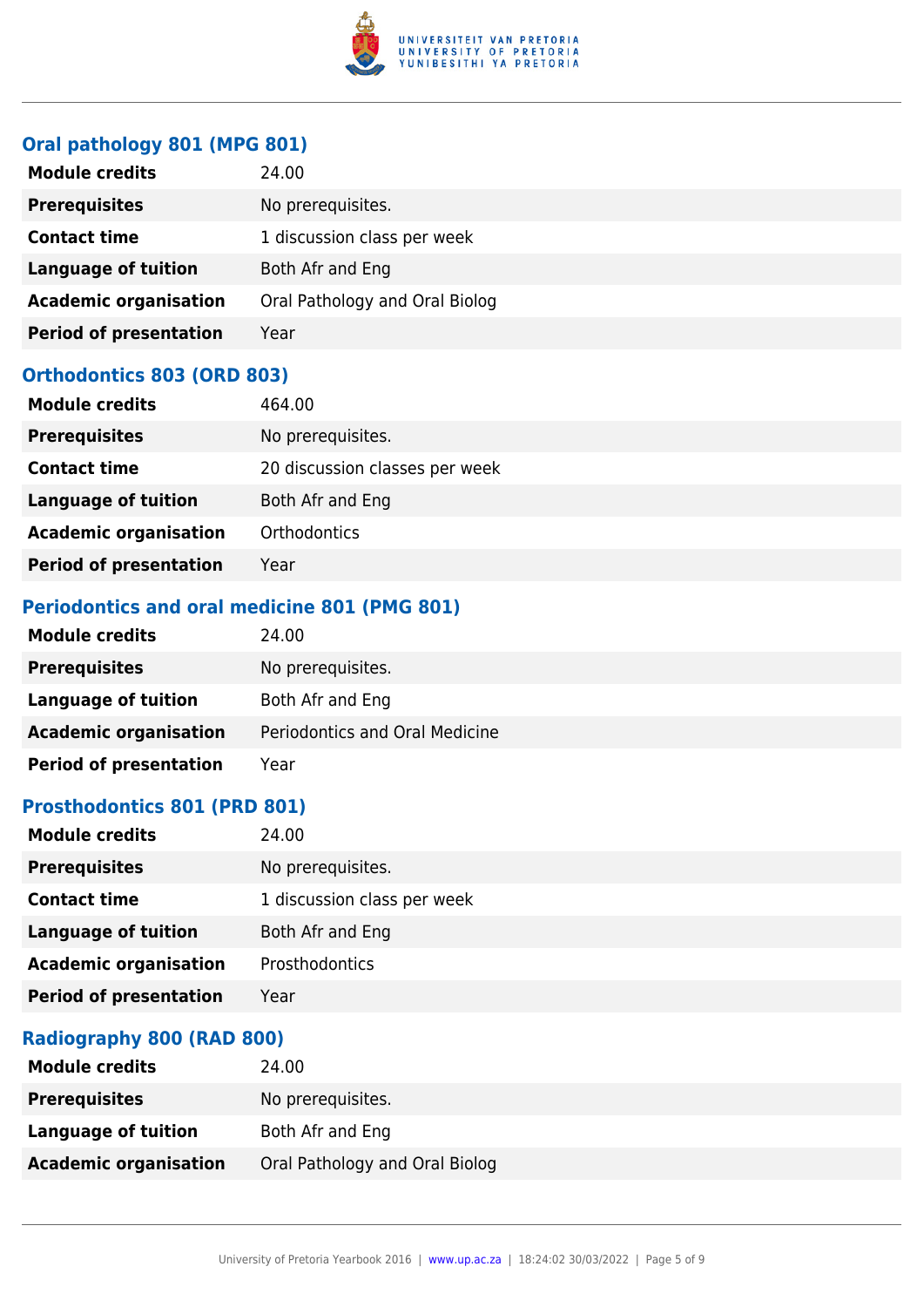

## **Period of presentation** Year

## **Speech Therapy 800 (SKT 800)**

| <b>Module credits</b>         | 20.00                         |
|-------------------------------|-------------------------------|
| <b>Prerequisites</b>          | No prerequisites.             |
| Language of tuition           | Afrikaans                     |
| <b>Academic organisation</b>  | Speech-Language Pathlgy + Aud |
| <b>Period of presentation</b> | Year                          |

## **Applied research methodology 800 (TNM 800)**

| <b>Module credits</b>         | 5.00                           |
|-------------------------------|--------------------------------|
| <b>Prerequisites</b>          | <b>BOS 870</b>                 |
| <b>Language of tuition</b>    | English                        |
| <b>Academic organisation</b>  | School of Health Syst & Public |
| <b>Period of presentation</b> | Year                           |
| <b>Module content</b>         |                                |
| *Attendance module only       |                                |

### **Pedodontics 801 (PDD 801)**

| <b>Module credits</b>         | 24.00             |
|-------------------------------|-------------------|
| <b>Prerequisites</b>          | No prerequisites. |
| Language of tuition           | Both Afr and Eng  |
| <b>Academic organisation</b>  | Odontology        |
| <b>Period of presentation</b> | Year              |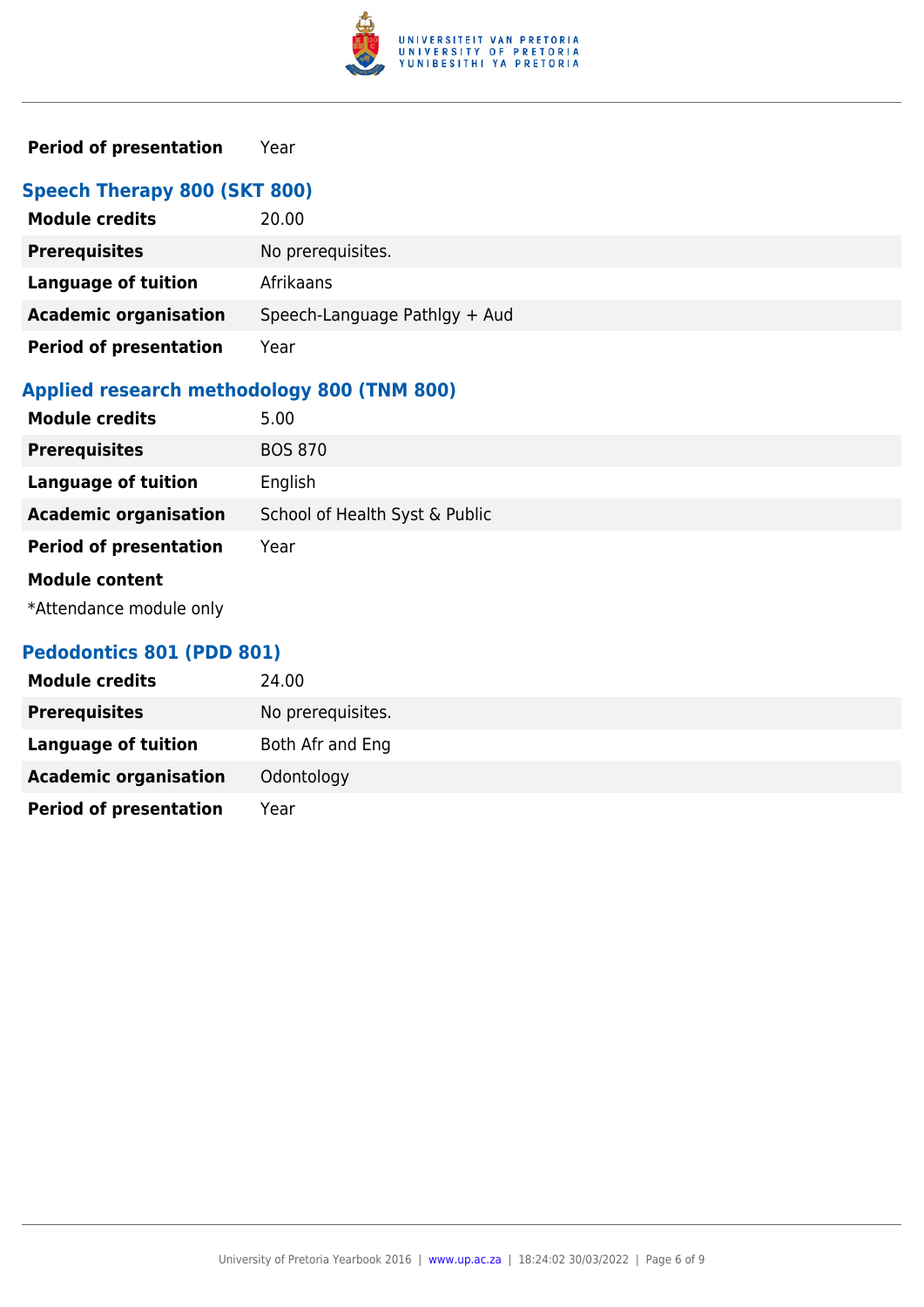

## Curriculum: Year 2

**Minimum credits: 680**

## **Core modules**

## **Orthodontics 803 (ORD 803)**

| <b>Module credits</b>         | 464.00                         |
|-------------------------------|--------------------------------|
| <b>Prerequisites</b>          | No prerequisites.              |
| <b>Contact time</b>           | 20 discussion classes per week |
| <b>Language of tuition</b>    | Both Afr and Eng               |
| <b>Academic organisation</b>  | Orthodontics                   |
| <b>Period of presentation</b> | Year                           |
|                               |                                |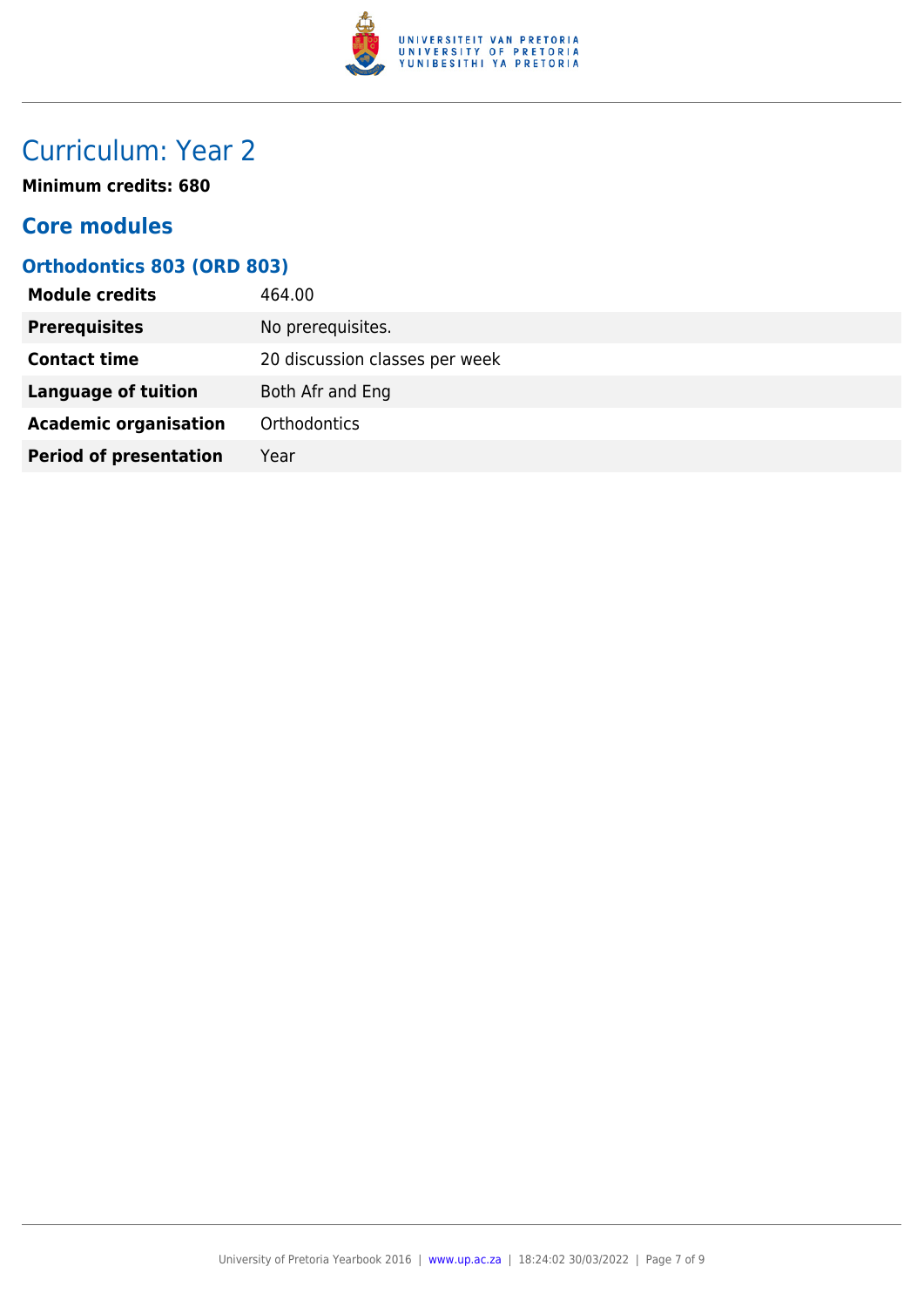

## Curriculum: Year 3

**Minimum credits: 680**

## **Core modules**

## **Orthodontics 803 (ORD 803)**

| <b>Module credits</b>         | 464.00                         |
|-------------------------------|--------------------------------|
| <b>Prerequisites</b>          | No prerequisites.              |
| <b>Contact time</b>           | 20 discussion classes per week |
| <b>Language of tuition</b>    | Both Afr and Eng               |
| <b>Academic organisation</b>  | Orthodontics                   |
| <b>Period of presentation</b> | Year                           |
|                               |                                |